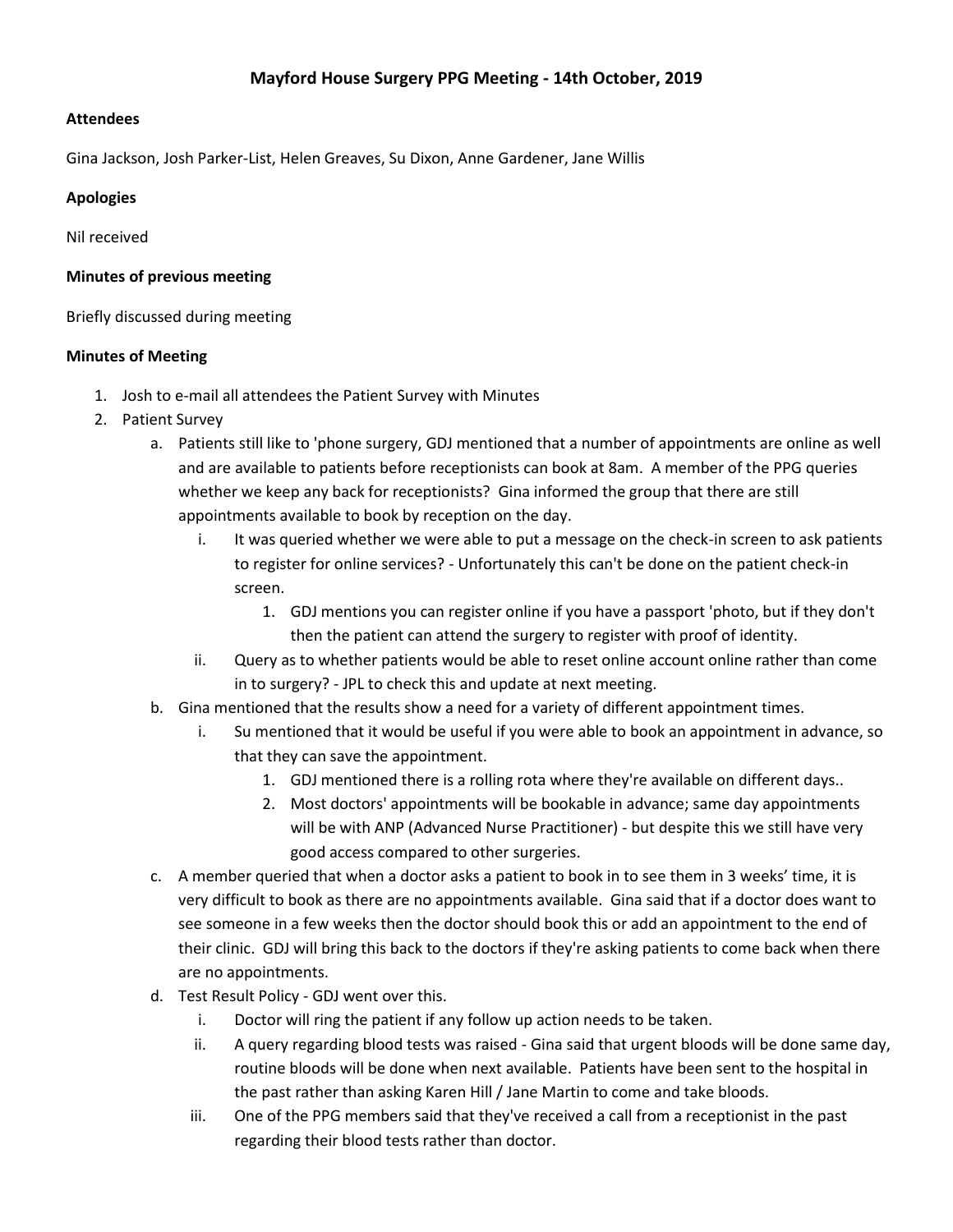- 1. Gina mentioned that if there was any follow up that was required of the patient then a clinician should ring the patient rather than a receptionist.
- e. Su discussed how the patient survey was sent out
	- i. Suddenly the survey was sent out and there was no discussion beforehand how it was going to be advertised by the practice
	- ii. This resulted in Sue asking what does the PPG do? Su Dixon said she is still not sure what the PPG does and what should they do?
	- iii. Su mentioned that some Policies and Procedures are written about the patient but not discussed with the patient to see how it affects them
		- 1. ?MenCap survey done this wasn't sent to PPG. Once it's been actioned should PPG come in and review actions taken?
		- 2. Autism Policy Su Dixon said that the policy was inappropriate and she would like to review this policy and update it if necessary.
- f. Frequency of the Patient Survey?
	- i. At least annually.
	- ii. It was mentioned that feedback to patients is slow and needs to be communicated quicker to patients.
- g. The PPG queried whether a tablet / iPad could be used to do the Surveys in future for patients attending the surgery? - JPL to liaise with the Partners to see whether this can be done
- h. Summary of Patient Survey
	- i. Some PPG member were querying the usefulness of the info' collected?
	- ii. Is there a need to change the questions so that it's more relevant to the current standing of the surgery
		- 1. Once more tailored then any outcomes could then be taken to the CCG to see whether there's any funding for any additional services.
		- 2. Extended Hours currently offered late night, but not at the weekend
- i. The group was wondering whether Patient Survey is helpful? GDJ said that she does find this useful and that we should continue doing this on an annual basis.

# 3. Appointments

- a. Nurse appointments online
	- i. This is difficult as Nurses aren't standard due to varying appointment times with different staff being able to carry out different appointments
- b. GP appointments online
	- i. It was mentioned that there appeared to be more Male than Female doctor appointments available to staff, but Gina said that there were actually more female than male appointments offered. It may be that there is a preference for female clinicians' appointments hence why there are fewer available?
- c. It was suggested that the PPG / Practice should advertise online services?
	- i. Appointments are available from 12, midnight, the morning of the appointment these are on the day, 3 days, 7 days, 14 days and 21 days prior to certain appointments.
- d. More online appointments for patients
	- i. Advertise this
		- 1. Add a telephone message to register for online
		- 2. When doctors are ringing patient for telephone appointment to encourage the patient to register for online services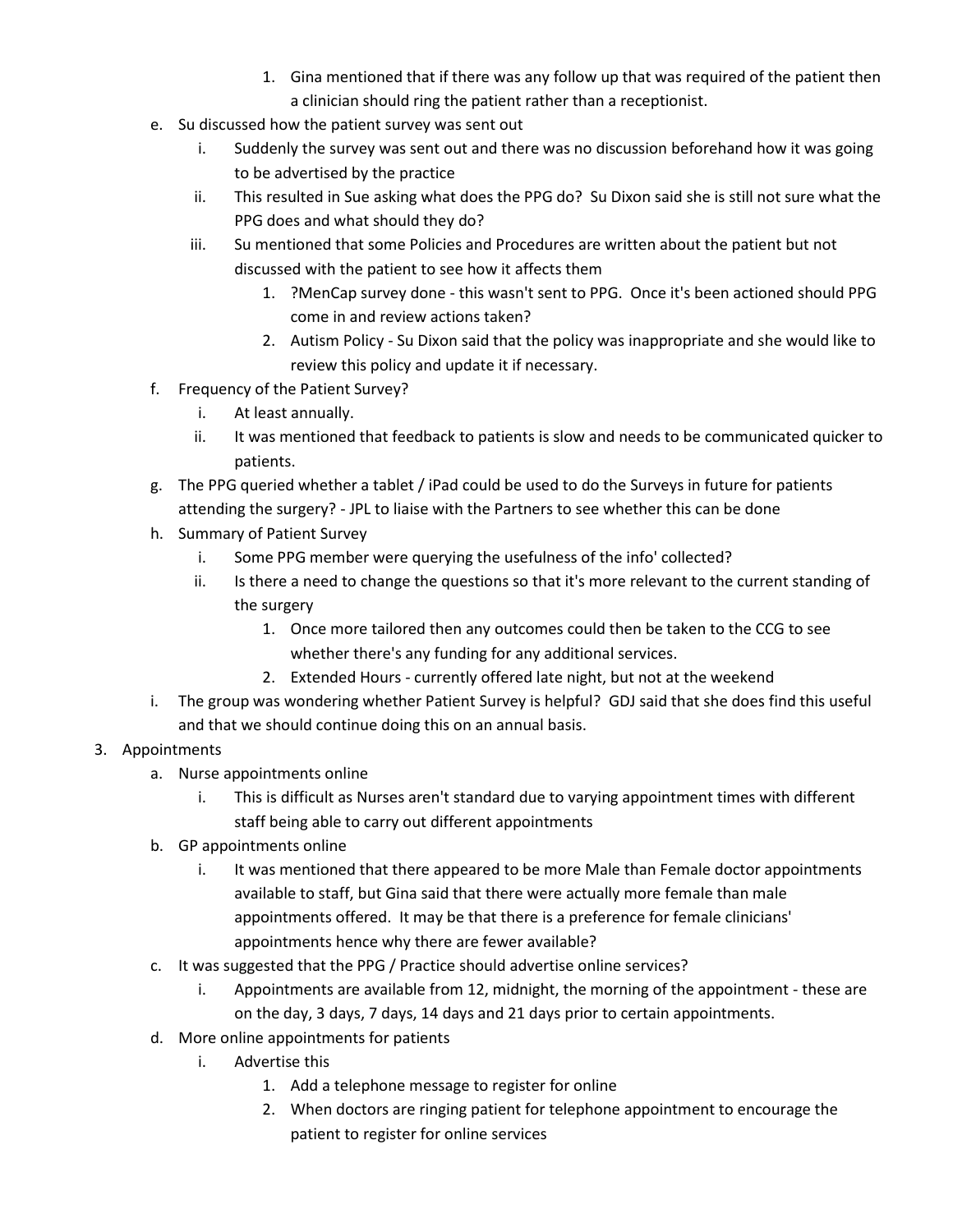- ii. More doctors' appointments available
	- 1. This is likely to get worse
- 4. PPG Future
	- a. Su mentioned she felt that TN wasn't impressed by the efforts of the PPG at the June meeting.
	- b. Su would like a constitution to be sent to all PPG members as it would add structure to the meeting
	- c. Anne queried whether the PPG should have more frequent meetings?
		- i. Gina mentioned that more meetings are not always more productive
	- d. Need communication to be better between the practice and PPGs
		- i. Breakdown due to no PPG chairperson?
	- e. The group would like a clear list of the following:
		- i. What is a PPG
		- ii. What is it going to do?
		- iii. Should there be a calendar of rolling operations
			- 1. e.g. If there was a policy that was to be reviewed in June and the practice thought it useful for the PPG to have input in to it, should the Practice send it to them in January so that it can be reviewed before review meeting?
	- f. Su will contact Linda Lloyd from the HEN for help with direction on the PPG
	- g. Sharing of e-mail addresses
		- i. Josh to send out Data Sharing Agreements so that PPGs can e-mail each other
	- h. What we want from the PPG
		- i. Honest, constructive feedback on how we can improve the services
			- 1. e.g. Flu' clinics weren't very good this year so that we can amend it for future if that's the general consensus so that we can make it better

### 5. Prescriptions

- a. Prescription turn around
	- i. Dispensary is very good and quick, but chemists are taking much longer, some taking 2 weeks to fulfil a prescription.
		- 1. If a chemist this should be raised with them.
- b. Dispensary Feedback
	- i. Parking Issue this was the 2nd most mentioned item on the list of why patients don't receive their prescription from the surgery when they are eligible to.
		- 1. ParkingEye GDJ went over this and that there are a number of pros and cons
			- a. PPG thoughts? Not sure whether this would make a difference to the current parking issue at the surgery
			- b. Parking consultation to be done in surgery to gauge patient views
- 6. Mental Health Awareness
	- a. What is the current mental health awareness approach of reception staff? As some patients have come in feeling suicidal
		- i. Have reception received mental health training? GDJ updated the group that receptionists have received training to help our patients with regards to suicide prevention

### 7. Next Practice Newsletter

- a. List all items that have been reviewed so that the patients are aware and that send out earlier if not due for a few months - JPL to liaise with Admin' Team
	- i. Things you said, we did
		- 1. Could we put this on the LED call display?